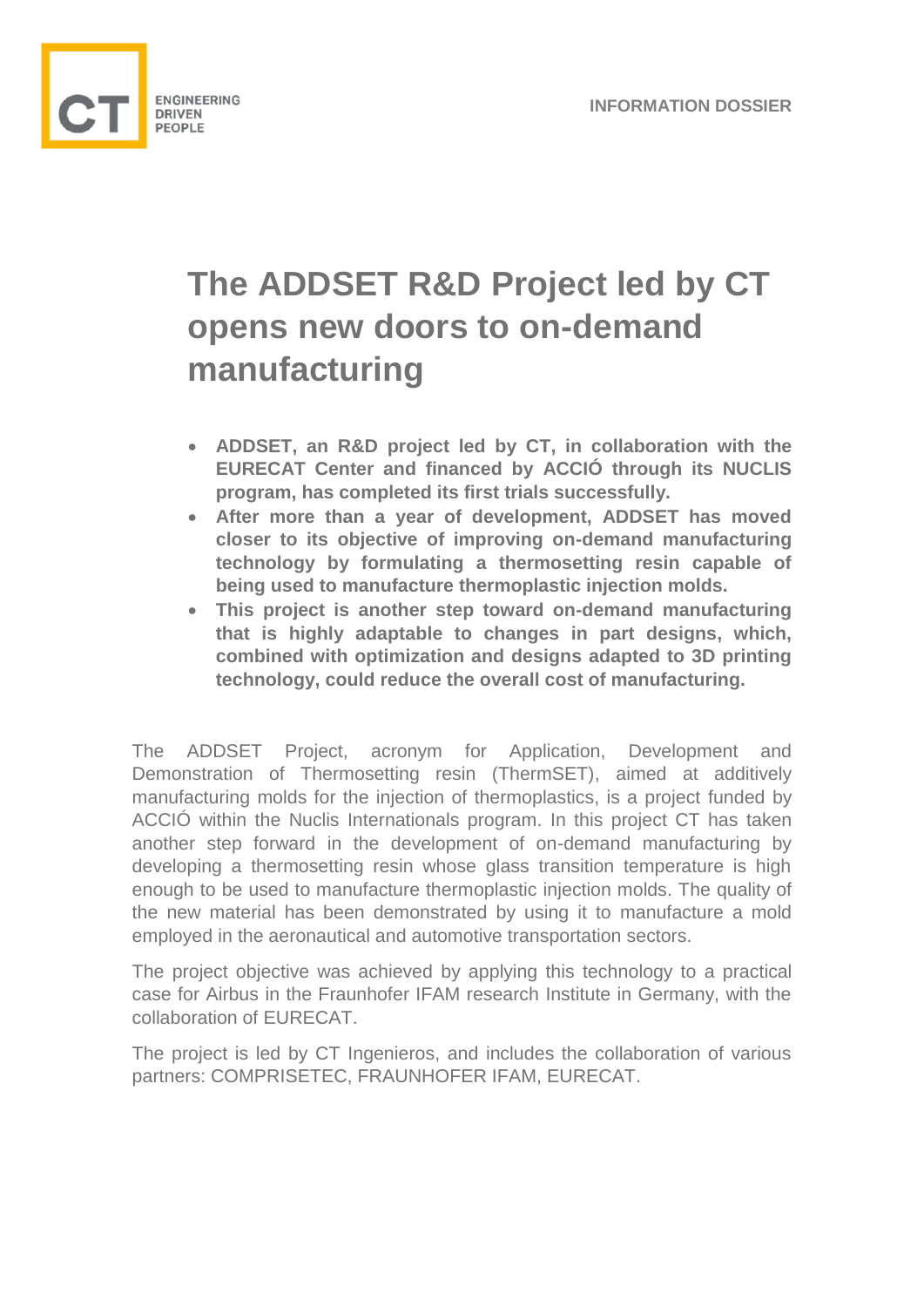





*Illustration 1. Plastic injection mold built by additive manufacturing and injected part* 

This technology allows for rapid adaptation to changes in part designs, which, when combined with the optimization and adaptation of design for 3D printing technology, can help to reduce the overall manufacturing cost, making it a very attractive option for manufacturing molds, tooling and assembly machines and tools.

Applying 3D printing technologies to this area will clearly make the businesses that use them habitually more competitive.



*Illustration 2. Metallic cavity and mold printed in 3D*

The ability to manufacture a single piece or small batches can potentially lower costs related to additive manufacturing technologies by reducing the amount of raw material used, taking maximum advantage of material, and reducing manual labor, as it is an automated process. It also has other advantages, such as shorter delivery times, improved functionality and greater possibilities of personalization.

The injection process is well known for being fast, automated and flexible, with the ability to manufacture geometrically complex parts with high precision, parts that weigh from just a few grams to 100 kg.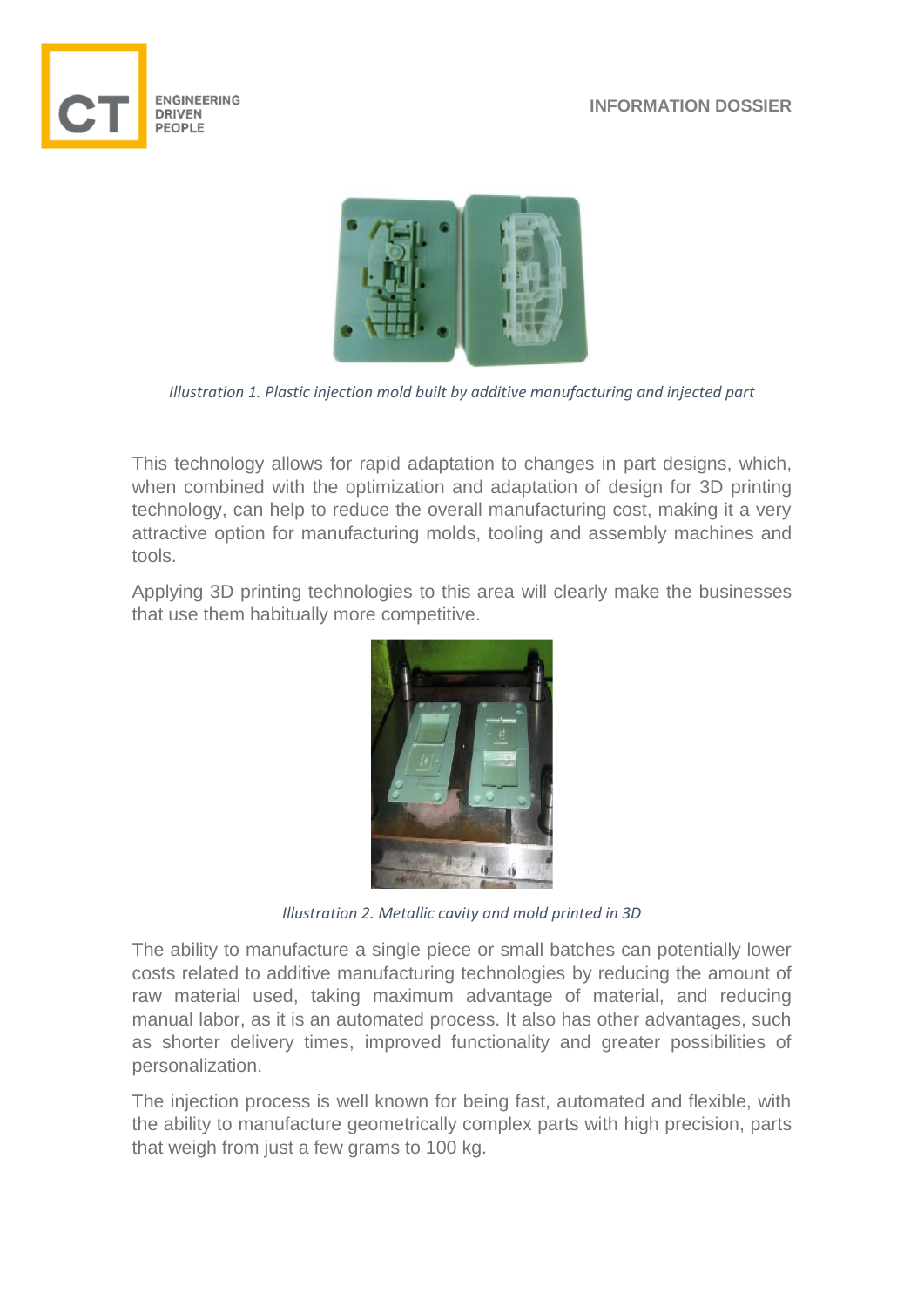

However, from a business perspective, this process is generally only viable when manufacturing at least 10,000 units, as it is difficult for shorter series to be worthwhile.

It usually takes from 6 to 16 weeks for a mold to be manufactured and ready to use to produce parts, and sometimes they need posterior adjustments that delay the production run. These issues increase the cost of the injection mold and the opportunity cost of the product on the market.

The issue is how to take advantage of thermoplastic injection in sectors in which short runs make it unfeasible, for example, when only 100 pieces are needed or when the parts are required urgently, in just a few days.

One example of a slow-paced sector that currently cannot take advantage of thermoplastic injection is the aeronautics industry, another is the special road vehicle sector.

Because it is so important to optimize the weight of parts in the aeronautical sector, they often have complex shapes not found in other sectors. In fact, the tendency in this industry is to produce increasingly complex parts and it is shifting away from metal parts to polymers. In many such cases the parts cannot be directly printed in 3D, either due to a lack of the specific material needed to make them (there is a limited range of materials that can be used in 3D printing, set by printer manufacturers) or because of other technical factors related to the variability of the process.



*Illustration 3. Examples of aircraft parts, currently in metal, that could be manufactured in ADDSET by thermoplastic injection* 

The implementation of specific mold cavities is generally one of the most expensive tasks in the manufacturing process. Moreover, because it is the most technically challenging area of the mold, it is also the most time consuming part to manufacture.

Injection molds are currently being 3D printed, either for prototypes or for a limited number of units.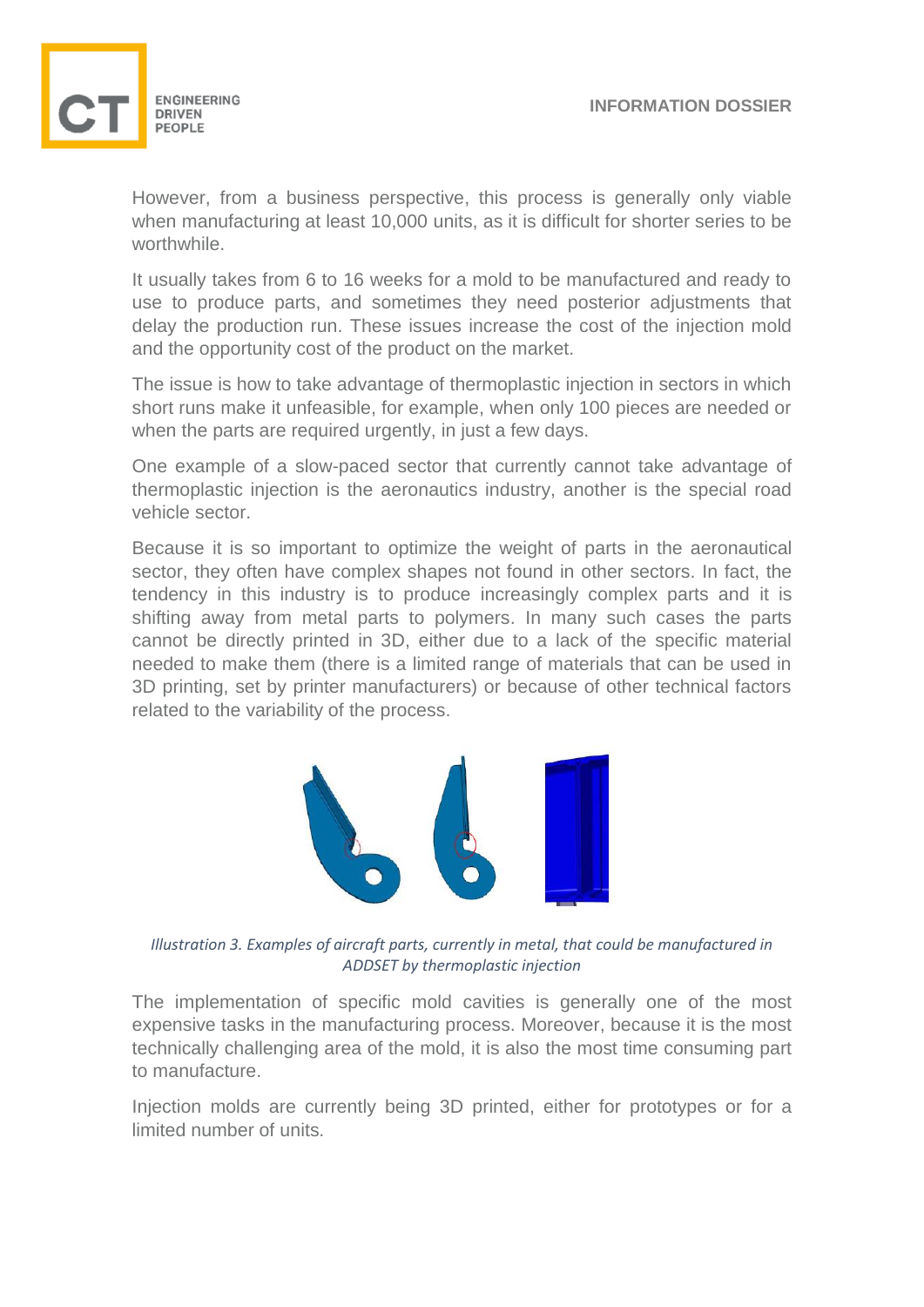

However, the life of the mold is quite short for various reasons, mainly due to the poor conductivity and low thermal stability of the polymers being used. Due to these limitations these molds can usually only manufacture from 1 to 50 units.

The polymers employed are those available from the machine manufacturer, including: polyethylene, polypropylene, PLA, ABS and PETG. More technical ones are being developed, such as PEEK, PPSU and PPSF, just to provide a few examples.

Based on the current state of the art the ADDSET Project set the following objectives:

- Improve thermal conductivity: the goal is to quickly achieve a uniform temperature in the part of the mold made with thermosetting resin and thereby avoiding mechanical effort due to thermal solicitations, this would considerably increase the life of the mold.
- Improve thermal stability: this would prevent deformations in the mold caused by thermal cycling, providing dimensional stability to it and to the part it is being used to manufacture, this would allow more pieces to be manufactured using the same mold.

Some of the intrinsic characteristics of the materials, resins, thermosets that ADDSET seeks to take advantage of are:

- Higher average mechanical resistance to thermoplastic resinfue and
- Good resistance to distortion by temperature
- Low yield (lower deformation coefficient under the influence **[JBA2]** of mechanical solicitations)
- Greater tackiness, which allows printing directly on a subcomponent

From a quantitative point of view, ADDSET sought to achieve the following goals:

- Increase the life of 3D printed molds by a factor of 3 with a new thermosetting resin: based on the current limitation of a maximum of 50 injected pieces at the adequate quality;
- Reduce the costs of manufacturing injection molds by a factor of 2, employing a new resin for the cavity: based on the tooling of a steel cavity for molds;
- Reduce the delivery time of the mold by a factor of 3: based on the average delivery time of approximately 10 weeks to produce a mold using conventional technology;
- Optimize the weight of the piece using an innovative design approach (DIGIMAT), so as to cut weight by a factor of 1.4: based on pieces manufactured in aluminum with a density of 2.78 g/cm3;